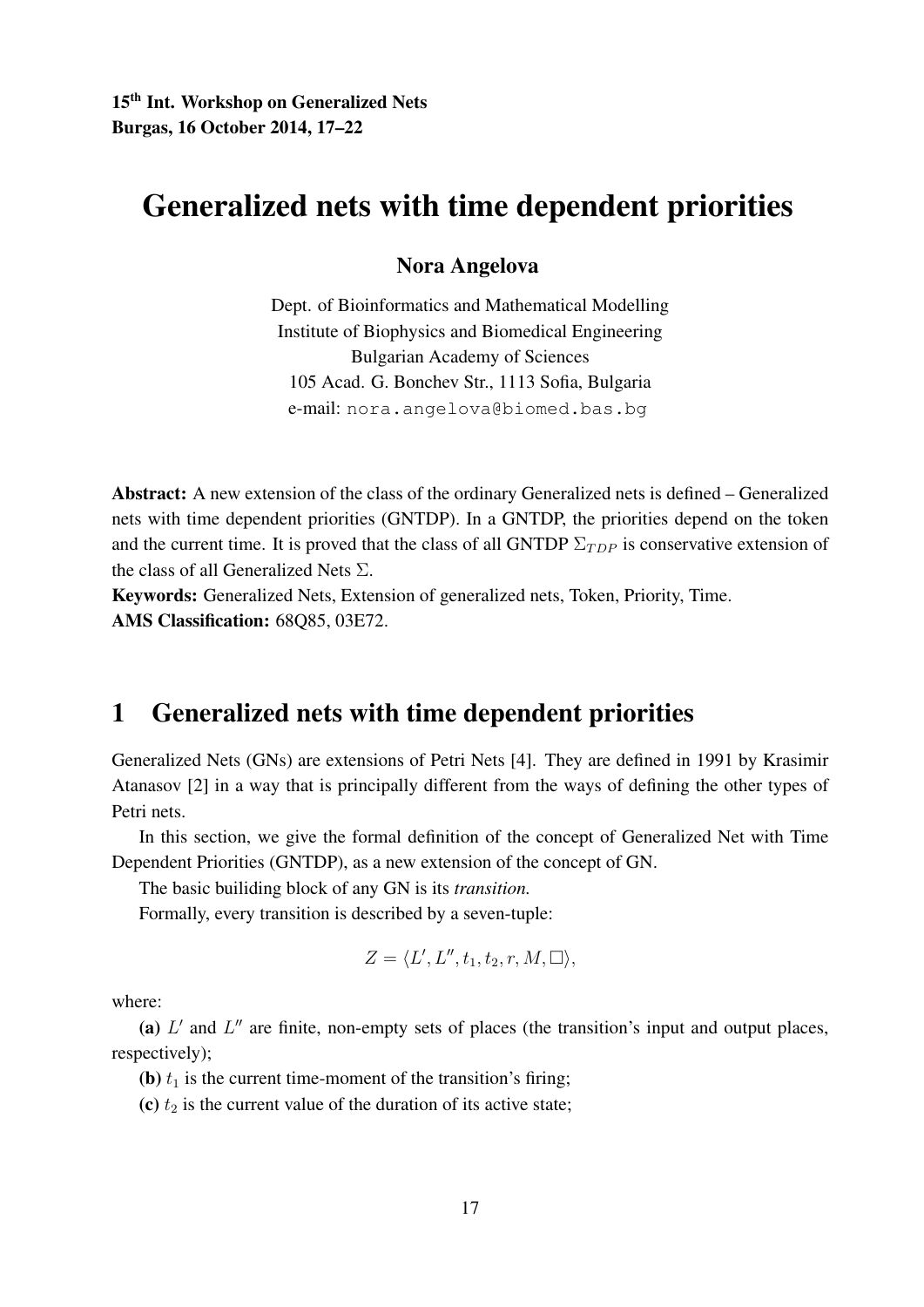(d) r is the transition's *condition* determining which tokens will transfer from the transition's inputs to its outputs. Parameter  $r$  has the form of an IM:

$$
r = \begin{array}{c|c} & l_1'' & \dots & l_j'' & \dots & l_n'' \\ \hline l_1' & & & & \\ \vdots & & & & \\ l_i' & (r_{i,j} & - \text{ predicate}) & \vdots \\ & & \vdots & (1 \leq i \leq m, 1 \leq j \leq n) \\ l_m' & & & \end{array}
$$

where  $r_{i,j}$  is the predicate which expresses the condition for transfer from the *i*-th input place to the j-th output place. When  $r_{i,j}$  has truth-value "true", then a token from the *i*-th input place can be transferred to the  $j$ -th output place; otherwise, this is impossible;

(e)  $M$  is an IM of the capacities of transition's arcs:

$$
M = \begin{array}{c} l_1'' \dots l_j'' \dots l_n'' \\ \vdots \\ l_i' \\ \vdots \\ l_m' \end{array} \quad (m_{i,j} \ge 0 - \text{natural number or } \infty) \quad ;
$$
  

$$
\vdots \\ l_m' \quad (1 \le i \le m, 1 \le j \le n)
$$

(f)  $\Box$  is called transition type and it is an object having a form similar to a Boolean expression. It may contain as variables the symbols that serve as labels for transition's input places, and it is an expression constructed of variables and the Boolean connectives ∧ and ∨ determining the following conditions:

$$
\wedge (l_{i_1}, l_{i_2}, \dots, l_{i_u})
$$
 – every place  $l_{i_1}, l_{i_2}, \dots, l_{i_u}$  must contain at least  
one token,  

$$
\vee (l_{i_1}, l_{i_2}, \dots, l_{i_u})
$$
 – there must be at least one token in the set of places  

$$
l_{i_1}, l_{i_2}, \dots, l_{i_u}
$$
, where  $\{l_{i_1}, l_{i_2}, \dots, l_{i_u}\} \subset L'$ .

When the value of a type (calculated as a Boolean expression) is " $true$ ", the transition can become active, otherwise it cannot.

The Generalized Net is formally defined as the ordered four-tuple

$$
E = \langle \langle A, \pi_A, \pi_L, c, f, \theta_1, \theta_2 \rangle, \langle K, \pi_K, \theta_K \rangle, \langle T, t^0, t^* \rangle, \langle X, \Phi, b \rangle \rangle,
$$

where

(a)  $\overline{A}$  is a set of transitions (see above);

(b)  $\pi_A$  is a function giving the priorities of the transitions, i.e.,  $\pi_A : A \to \mathcal{N}$ ;

(c)  $\pi_L$  is a function giving the priorities of the places, i.e.,  $\pi_L : L \to \mathcal{N}$ , where

$$
L = pr_1 A \cup pr_2 A
$$

and obviously, L is the set of all GN-places;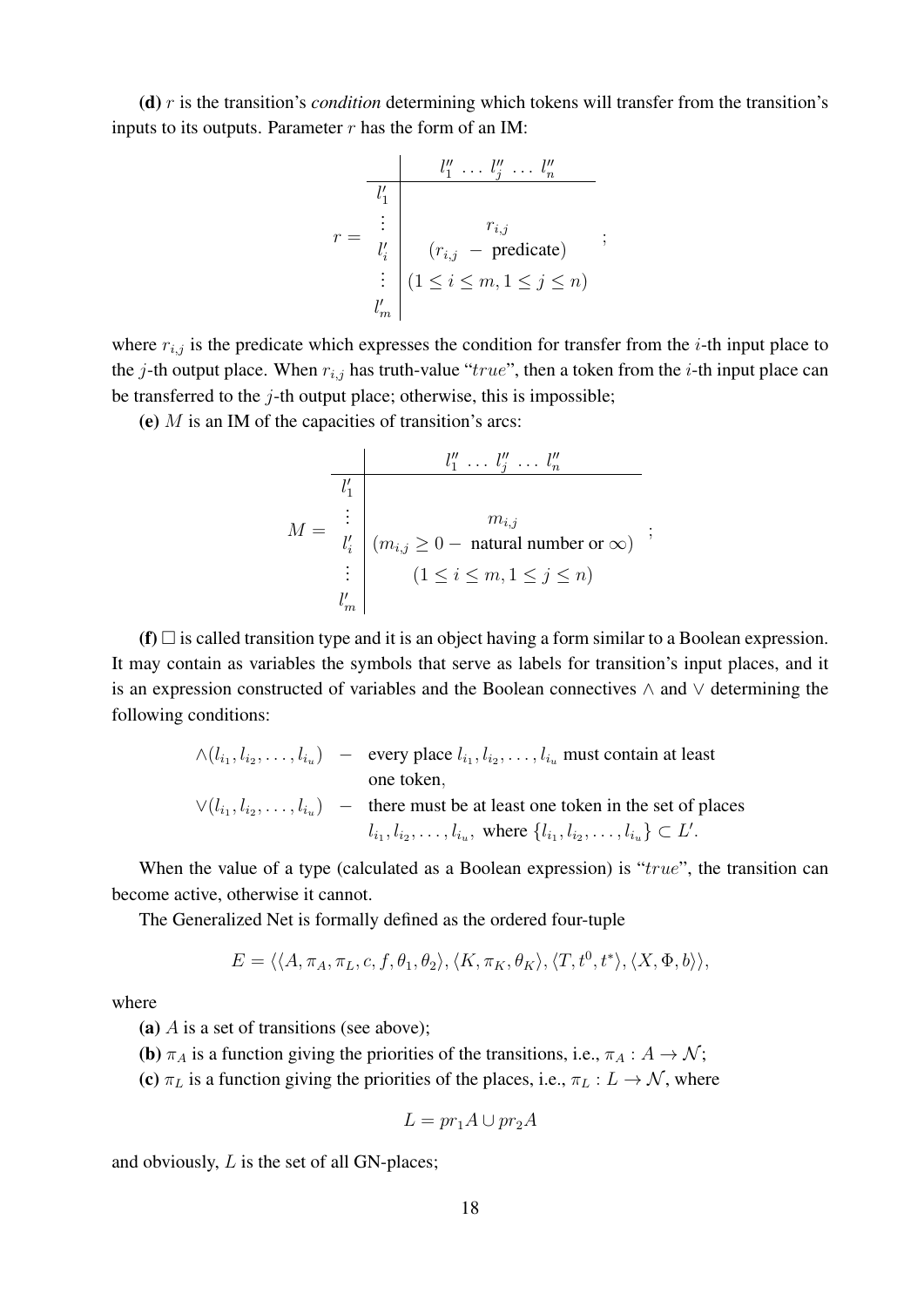(d) c is a function giving the capacities of the places, i.e.,  $c: L \to \mathcal{N}$ ;

(e)  $f$  is a function that calculates the truth values of the predicates of the transition's conditions;

(f)  $\theta_1$  is a function giving the next time-moment, for which a given transition Z can be activated, i.e.,  $\theta_1(t) = t'$ , where  $pr_3 Z = t, t' \in [T, T + t^*]$  and  $t \le t'$ ; the value of this function is calculated at the moment when the transition terminates its functioning. Here and below  $pr_i X$  is the i-th projection of the n-dimensional set  $X$ .

(g)  $\theta_2$  is a function giving the duration of the active state of a given transition Z, i.e.,  $\theta_2(t) = t'$ , where  $pr_4Z = t \in [T, T + t^*]$  and  $t' \ge 0$ ; the value of this function is calculated at the moment when the transition starts functioning;

(h)  $K$  is the set of the GN's tokens. In some cases, it is convenient to consider this set in the form

$$
K = \bigcup_{l \in Q^I} K_l,
$$

where  $K_l$  is the set of tokens which enter the net from place l, and  $Q^I$  is the set of all input places of the net;

(i)  $\pi_{K,T}$  In the standard GNs  $\pi_K : K \to N$ . In the GNTDP  $\pi_{K,T}$  is a function giving the priorities of the tokens by the token and the current time, i.e.  $\pi_{K,T}: K \times [T, T + t^*] \to N;$ 

(j)  $\theta_K$  is a function giving the time-moment when a given token can enter the net, i.e.,  $\theta_K(\alpha) =$ t, where  $\alpha \in K$  and  $t \in [T, T + t^*];$ 

 $(k)$  T is the time-moment when the GN starts functioning; this moment is determined with respect to a fixed (global) time-scale;

(I)  $t^0$  is an elementary time-step, related to the fixed (global) time-scale;

(m)  $t^*$  is the duration of the GN functioning;

 $(n)$  X is a function which assigns initial characteristics to every token when it enters input place of the net;

(o)  $\Phi$  is a characteristic function that assigns new characteristics to every token when it makes a transfer from an input to an output place of a given transition;

(p)  $b$  is a function giving the maximum number of characteristics witch a given token can receive, i.e.,  $b: K \to N$ .

#### 2 Example usage

The difference between standart GN and GNTDP is the function  $\pi_K$ . In the standart GN, the function returns the token priority for a given token.

Let us look at an example. We simulate a traffic on a crossroad. The token A in standart GN model, has only 1 priority during the simulation witch doesn't depend on time-step.

Let us have data for all cars on a crossroad. We will simulate the process of driving cars. In GN model each car is a token. All tokens are moved to the output places witch are different paths on the crossroad. If the car A has priority witch is higher than the other cars, it will passing through the croasrroad before others. It is not absolutely correct because if at the current time on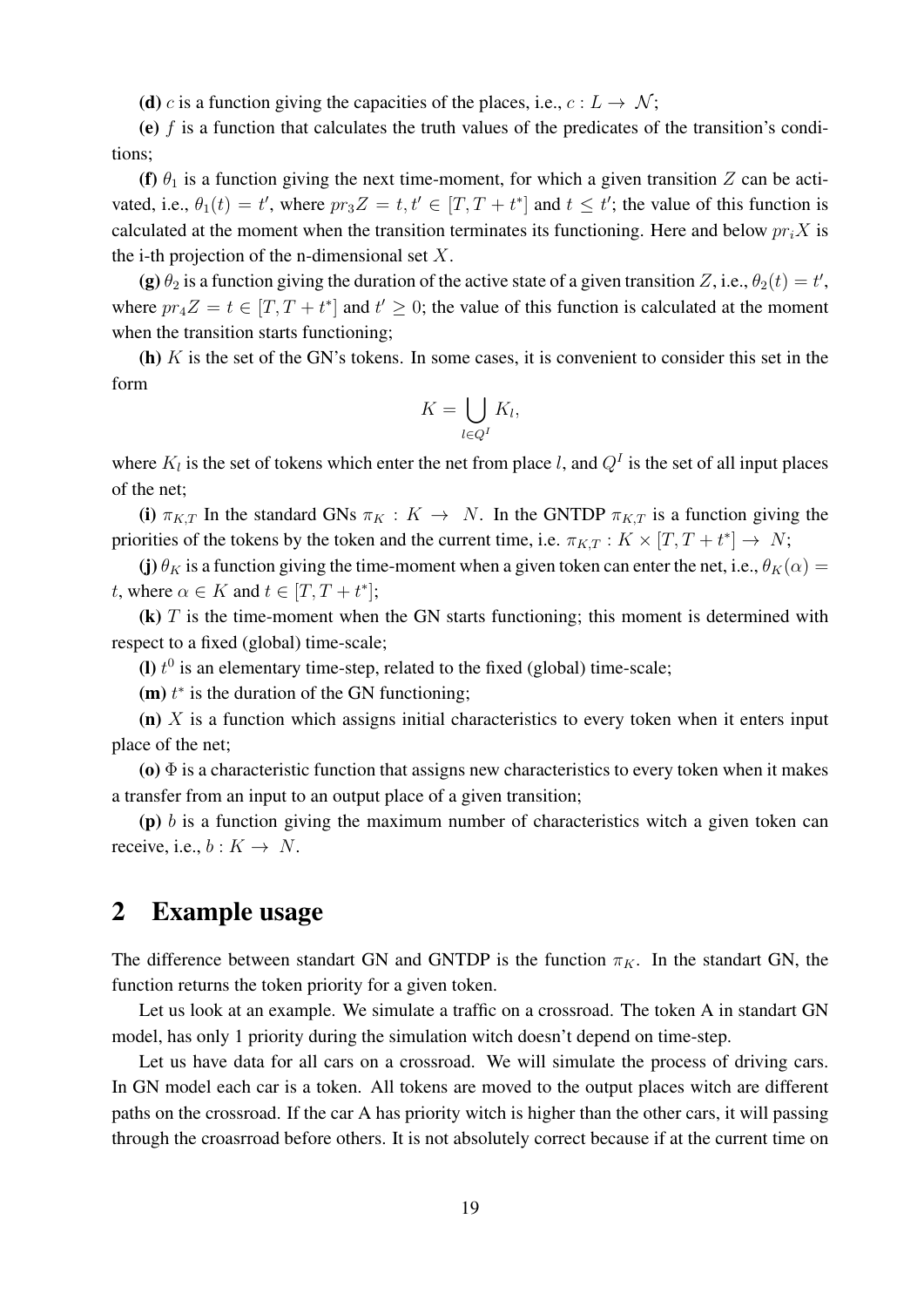the croassroad have an ambulance, the ambulance priority will be highest and the car A will have to wait.

Therefore the standart  $\pi_K$  definition is not enough and it is so far from data mining and changing GN models.

We can simulate the example above with different characteristic function, witch will set a new characteristic "time priority" by a token and current time.

Unfortunately if we create software realisation for each token characteristic, the compiler will reserves the proper amount of memory. On the other hand if we want to test only the prioritized criteria it would be a good idea if they are encapsulate or packing into a single component and all other data will be the same. So we introduce an GNTDP. In the definition, the priorities of the tokens is given by token on the current time-step.

In that case, each token has a different priority for each time-step. If we return to the example above, we will see that we can set the highest priority of the token A in some special moment when the patient deteriorated. With time token priority we can simulate all processes with previously known data with different token priority in different GN time-step.

# 3 Generalized nets with time dependent priorities as a conservative extension of the Generalized nets

Let  $\Sigma_{TDP}$  be the class of all GNTDP.

Theorem 1. *Every standard GN is a GNTDP, i.e the relation*

$$
\Sigma_{TDP} \vdash \Sigma \tag{1}
$$

*holds (see [2, 3]).*

*Proof.* This is so because every standard GN can be viewed as a GNTDP in which the token's priority is the same throughout, e.g.  $\pi_{K,T}(k,t) = n, k \in K$  for all  $t \in [T, T + t^*]$  and  $n \in N$ . Therefore, the class  $\Sigma_{TDP}$  is an extension of the class  $\Sigma$  of the standard GNs.  $\Box$ 

We will prove the following theorem:

**Theorem 2.** *The class*  $\Sigma_{TDP}$  *is conservative extension of the class*  $\Sigma$ *, i.e.* 

$$
\Sigma \equiv \Sigma_{TDP} \tag{2}
$$

*Proof.* To prove (2), because of (1), it is enough to show that the relation

$$
\Sigma \vdash \Sigma_{TDP} \tag{3}
$$

holds.

Let  $E$  be a given GNTDP

$$
E = \langle \langle A, \pi_A, \pi_L, c, f, \theta_1, \theta_2 \rangle, \langle K, \pi_K, \theta_K \rangle, \langle T, t^0, t^* \rangle, \langle X, \Phi, b \rangle \rangle
$$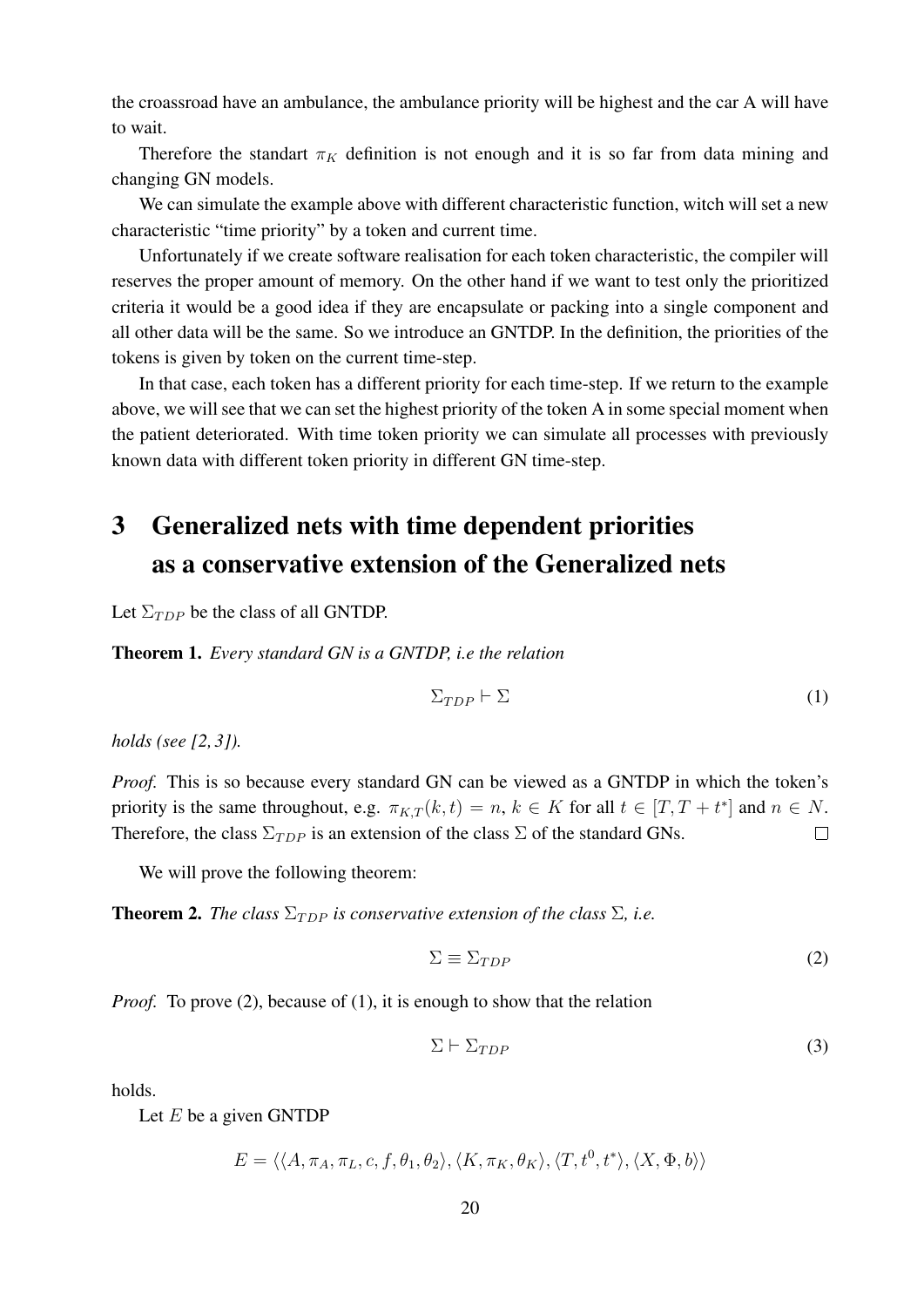We will construct a standard GN G with the same time, capacity and token components and the same transitions but with the token's priority function independent on the time  $\pi_K : K \to N$ . In the proof we will use the theorem for the completeness of the GN transitions which states that every GN net can be constructed only from the set of its transitions and the operations union, concatenation and iteration defined over transitions. Let the standard GN G be defined by

$$
G=\langle\langle A,\pi_A,\pi_L,c,f,\theta_1,\theta_2\rangle,\langle K,\pi_K^*,\theta_K\rangle,\langle T,t^0,t^*\rangle,\langle X^*,\Phi^*,b^*\rangle\rangle
$$

where

$$
X^* = X \cup \{x_0^k \mid k \in K, x_0^k = \pi_{K,T}(k, \theta_K), x_0^k \in N\}.
$$

Here  $x_0^k$  is the initial characteristic of token  $k \in K$  and it is a token priority at the moment  $\theta_K$ .

$$
\Phi^* = \Phi \cup \phi_{\{k|k \in K\}},
$$

where function  $\phi_{\{k|k\in K\}}$  determines the characteristics of the token k in the form

$$
\phi_{\{k|k\in K\}}(k,t) = "{n | n = \pi_{K,T}(k,t), n \in N}".
$$

The characteristic function  $\Phi^*$  assigns to each token the new characteristic of the token priority at the current time t,  $t \in [T, T + t^*]$ . Now the  $\pi_K$  function can return the priority characteristic of the token witch is  $x_0^k$  like initial value and the result from  $\phi_{\{k|k\in K\}}$  at the moment  $t \in [T, T+t^*]$ .

$$
b^*(K) = b(K) + 1
$$

In the GN  $G$ ,  $b^*$  is a function giving the maximum number of characteristics witch a given token can receive plus one for "time priority" characteristic.

We shall prove that both GNs  $E$  and  $G$  function equally. We will compare the functioning of one arbitrary transition Z of GNTDP E and its corresponding transition, for example Z' of G.

Obviously, these two transitions become active simultaneously and have equal duration of functioning and priorities. They have same input and output places. The corresponding places have equal priorities and capacities in both nets. The arcs have equal capacities.

Let us compare the transfer of two arbitrary corresponding tokens that enter simultaneously two corresponding input places of the two transitions. Let the token in GNTDP have some characteristics and the token in standard GN has same characteritics with one more "time priority", the capacities of the corresponding arcs of the transitions, the capacities of the corresponding output places and the predicates of the transition's condition are the same in both transitions. In step two of Algorithm for transition functioning for GNTDP and GN say that for each input place is created a list of tokens in the place ordered by their priority. In the transition Z(GNTDP) the priority is return by  $\pi_{K,T}$ . In the standard GN - transition  $Z'$  the token priority is the token characteristic "time priority" witch is result from  $\phi_{k|k\in K}$  and it is the same with  $\pi_{K,T}$  at the same moment  $t \in [T, T + t^*]$ .

Then either both of the tokens will be transferred to corresponding output places or stay in the input places. If they are transferred to two corresponding output places, they will receive the same characteristics because the characteristic functions of the two nets are the same except the "time